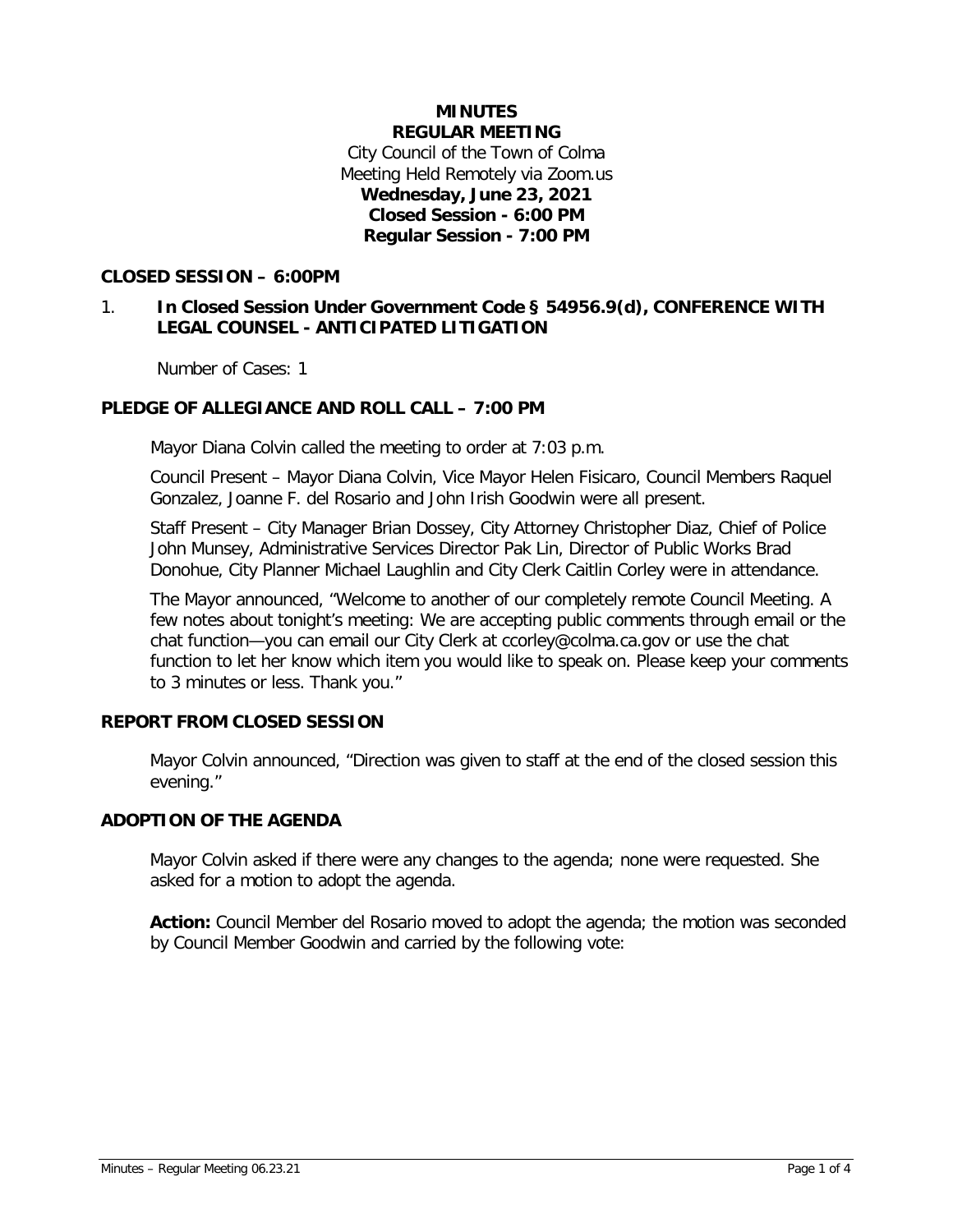| Name                  | Voting |    | Present, Not Voting |                   | Absent |
|-----------------------|--------|----|---------------------|-------------------|--------|
|                       | Aye    | No | Abstain             | Not Participating |        |
| Diana Colvin, Mayor   | ✓      |    |                     |                   |        |
| Helen Fisicaro        | ✓      |    |                     |                   |        |
| Raquel Gonzalez       |        |    |                     |                   |        |
| Joanne F. del Rosario |        |    |                     |                   |        |
| John Irish Goodwin    |        |    |                     |                   |        |
|                       | 5      |    |                     |                   |        |

## **PRESENTATION**

## • **Recognition of Pride Month**:

The Mayor announced, "Earlier today we hosted a Pride Flag Raising Ceremony at the Community Center. It was wonderful to see so many people attend to celebrate and honor Pride Month. I was honored to present a proclamation in honor of Pride Month to San Mateo County LGBTQ Commissioner Rebecca Carabez. We then raised the Progress Pride Flag, which puts a strong emphasis on inclusion."

The Clerk showed photos from the event.

## • **Proclamation in support of National Mosquito Control Awareness Week**:

The Mayor read a proclamation in support of National Mosquito Control Awareness Week June 20-26, 2021.San Mateo County Mosquito and Vector Control District Board Member Laura Walsh was on the call to accept the proclamation.

#### **PUBLIC COMMENTS**

Mayor Colvin opened the public comment period at 7:15 p.m. and seeing no one request to speak, she closed the public comment period.

## **CONSENT CALENDAR**

- 2. Motion to Accept the Minutes from the June 9, 2021 Special Meeting.
- 3. Motion to Accept the Minutes from the June 9, 2021 Regular Meeting.
- 4. Motion to Adopt a Resolution Approving and Authorizing the City Manager to Release a Portion of the Cash Deposit Provided for the Grading Work at the New Cadillac Dealership at 775 Serramonte Blvd.
- 5. Motion to Adopt a Resolution Adopting the FY 2021-22 Appropriation Limit.
- 6. Motion to Adopt a Resolution Approving and Authorizing the City Manager to Execute a Five-Year Contract with Turbo Data Systems, Inc for Parking and Traffic Citation Processing.

**Action:** Council Member Gonzalez moved to approve the consent calendar items #2 through 6; the motion was seconded by Council Member del Rosario and carried by the following vote: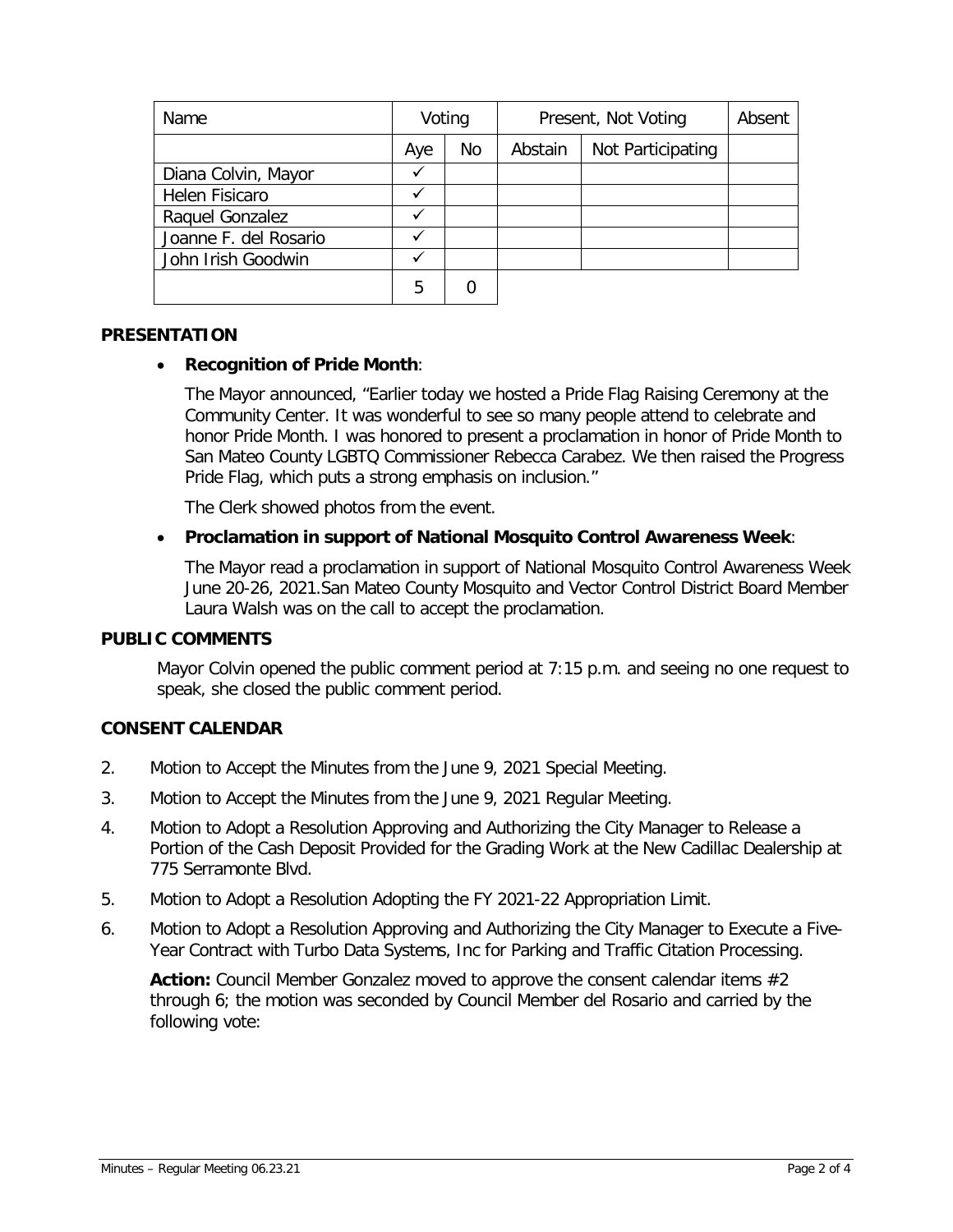| Name                  | Voting |    | Present, Not Voting |                   | Absent |
|-----------------------|--------|----|---------------------|-------------------|--------|
|                       | Aye    | No | Abstain             | Not Participating |        |
| Diana Colvin, Mayor   | √      |    |                     |                   |        |
| Helen Fisicaro        |        |    |                     |                   |        |
| Raquel Gonzalez       |        |    |                     |                   |        |
| Joanne F. del Rosario |        |    |                     |                   |        |
| John Irish Goodwin    |        |    |                     |                   |        |
|                       | 5      |    |                     |                   |        |

## **PUBLIC HEARING**

# **7. SEWER RATE INCREASE FOR NORTH SAN MATEO COUNTY SANITATION DISTRICT SEWER SYSTEM**

The Mayor announced, "The next item on the agenda is the public hearing to consider protests to the proposed sewer rates and determine whether there is a majority protest under Proposition 218. Members of the public are required to submit any protest in writing to the City Clerk prior to the close of the public hearing. While the Council will hear oral protests, oral protests are not counted unless they are also submitted in writing. Only one vote per parcel will be counted for purposes of determining whether a majority protest exists."

Director of Public Works Brad Donohue and City Attorney Christopher Diaz presented the staff report. Mayor Colvin opened the public hearing at 7:32 p.m. The City Clerk announced that one protest was submitted. No public comments were made. The Mayor closed the public comment period at 7:33 p.m. Council discussion followed.

**Action:** Council Member Goodwin moved to Adopt a Resolution Adopting Increased Rates for Sewer Service Charges for Properties Connected to the North San Mateo County Sanitation District Sewer System and Taking Other Actions Relating Thereto; the motion was seconded by Council Member Gonzalez and carried by the following vote:

| Name                  | Voting |    | Present, Not Voting |                   | Absent |
|-----------------------|--------|----|---------------------|-------------------|--------|
|                       | Aye    | No | Abstain             | Not Participating |        |
| Diana Colvin, Mayor   |        |    |                     |                   |        |
| <b>Helen Fisicaro</b> |        |    |                     |                   |        |
| Raquel Gonzalez       |        |    |                     |                   |        |
| Joanne F. del Rosario |        |    |                     |                   |        |
| John Irish Goodwin    |        |    |                     |                   |        |
|                       | 5      |    |                     |                   |        |

# **8. SUSTAINABLE FOOD SERVICE WARE ORDINANCE**

Kathleen Gallagher, Sustainability Programs Manager presented the staff report. Mayor Colvin opened the public hearing at 7:54 p.m. and seeing no one request to speak, she closed the public comment hearing. Council discussion followed.

**Action:** Council Member Goodwin moved to Introduce and Waive a Further Reading of an Ordinance Repealing Colma Municipal Code Subchapter 4.13 and Adopting a New Subchapter 4.13 Regulating the Use of Disposable Food Service Ware by Food Facilities